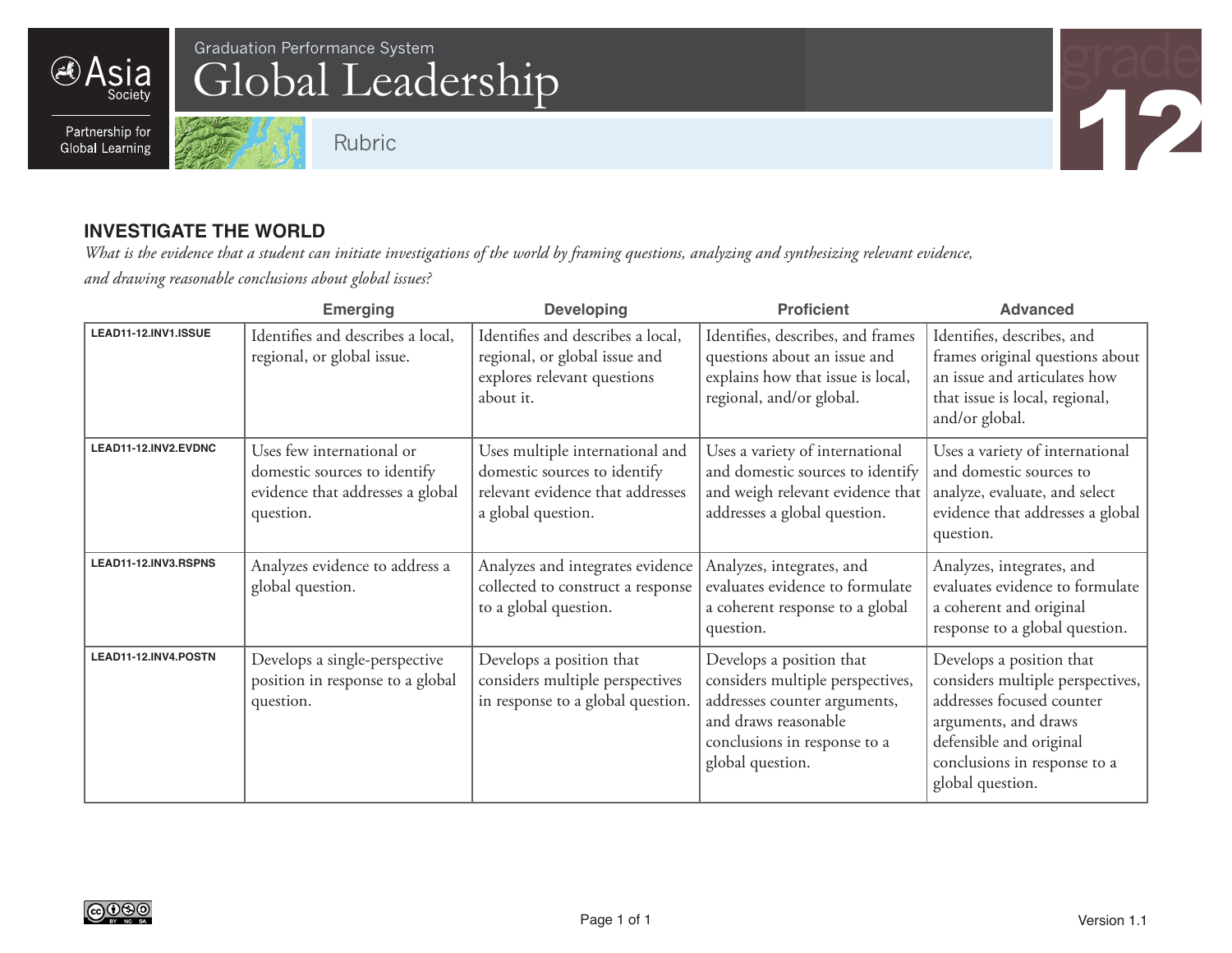### **RECOGNIZE PERSPECTIVES**

*What is the evidence that a student can recognize, articulate, and apply an understanding of different perspectives (including his/her own)?*

|                       | <b>Emerging</b>                                                                                                                                                       | <b>Developing</b>                                                                                                                                                                   | <b>Proficient</b>                                                                                                                                                                                | <b>Advanced</b>                                                                                                                                                                                          |
|-----------------------|-----------------------------------------------------------------------------------------------------------------------------------------------------------------------|-------------------------------------------------------------------------------------------------------------------------------------------------------------------------------------|--------------------------------------------------------------------------------------------------------------------------------------------------------------------------------------------------|----------------------------------------------------------------------------------------------------------------------------------------------------------------------------------------------------------|
| LEAD11-12.PERS1.SELF  | Describes personal perspective<br>clearly on situations, events,<br>issues, or phenomena.                                                                             | Defends personal perspective<br>on situations, events, issues, or<br>phenomena.                                                                                                     | Defends personal perspective<br>clearly on situations, events,<br>issues, or phenomena and<br>describes influences on that<br>perspective.                                                       | Defends personal perspective<br>clearly, fully, and possibly<br>elegantly on situations,<br>events, issues, or phenomena<br>and explains in detail how<br>various influences affect that<br>perspective. |
| LEAD11-12.PERS2.OTHRS | Identifies the perspectives of<br>other people, groups, or schools<br>of thought.                                                                                     | Identifies and describes the<br>perspectives of other people,<br>groups, or schools of thought.                                                                                     | Explains the perspectives of<br>other people, groups, or schools<br>of thought and identifies<br>possible influences on those<br>perspectives, including access to<br>information and resources. | Articulates the perspectives<br>of other people, groups, or<br>schools of thought and explains<br>what affects those perspectives,<br>including access to information<br>and resources.                  |
| LEAD11-12.PERS3.AFFCT | Identifies how perspectives affect<br>how people react to different<br>situations, events, issues, or<br>phenomena.                                                   | Identifies and describes how<br>perspectives affect how people<br>interpret and respond to<br>different situations, events,<br>issues, or phenomena.                                | Explains how perspectives<br>influence human interactions,<br>affecting people's<br>understandings of situations,<br>events, issues, or phenomena.                                               | Articulates how various<br>perspectives influence human<br>interactions and how this<br>affects people's understandings<br>of situations, events, issues, or<br>phenomena.                               |
| LEAD11-12.PERS4.APLIC | Uses an understanding of<br>perspective and/or context<br>in both interpreting and<br>communicating information<br>about situations, events, issues,<br>or phenomena. | Draws on an understanding of<br>more than one perspective and/<br>or context in interpreting and<br>communicating information<br>about situations, events, issues,<br>or phenomena. | Applies an understanding of<br>multiple perspectives and/or<br>contexts in interpreting and<br>communicating information<br>about situations, events, issues,<br>or phenomena.                   | Integrates an understanding<br>of multiple perspectives and<br>contexts in interpreting and<br>communicating information<br>about situations, events, issues,<br>or phenomena.                           |

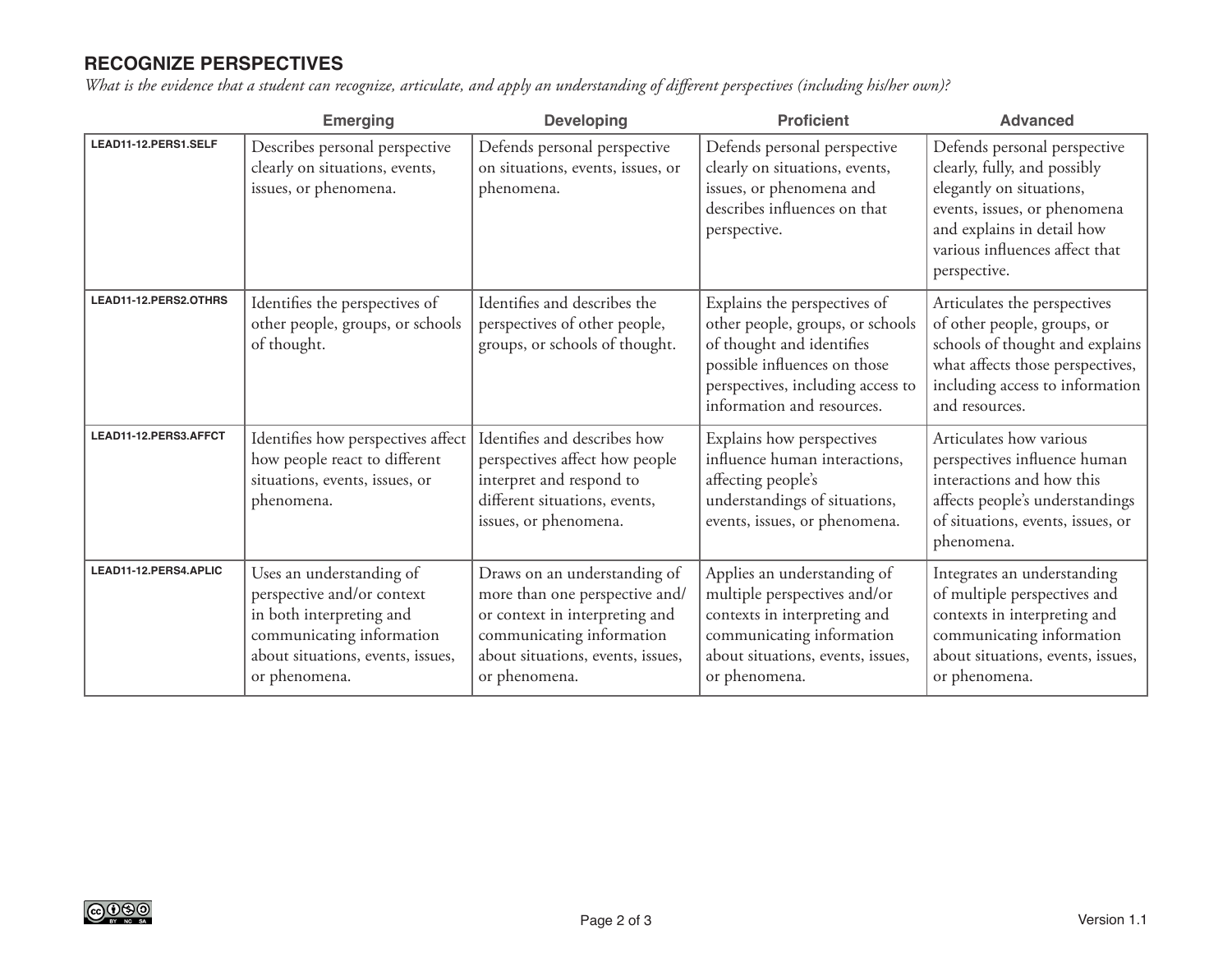#### **COMMUNICATE IDEAS**

*What is the evidence that a student can select and apply appropriate tools and strategies to communicate and collaborate effectively, meeting the needs and expectations of diverse individuals and groups?*

|                       | <b>Emerging</b>                                                                                                                                | <b>Developing</b>                                                                                                                                                              | <b>Proficient</b>                                                                                                                                                                                                     | <b>Advanced</b>                                                                                                                                                                                                                       |
|-----------------------|------------------------------------------------------------------------------------------------------------------------------------------------|--------------------------------------------------------------------------------------------------------------------------------------------------------------------------------|-----------------------------------------------------------------------------------------------------------------------------------------------------------------------------------------------------------------------|---------------------------------------------------------------------------------------------------------------------------------------------------------------------------------------------------------------------------------------|
| LEAD11-12.COMM1.ADNCE | Identifies the expectations<br>and perspectives of diverse<br>audiences.                                                                       | Identifies the expectations and<br>perspectives of diverse audiences<br>and applies that understanding<br>to address the audience's needs.                                     | Identifies and understands the<br>expectations and perspectives<br>of diverse audiences and applies<br>that understanding to meet the<br>audience's needs.                                                            | Identifies and understands<br>the unique expectations<br>and perspectives of diverse<br>audiences and applies that<br>understanding to fulfill the<br>audience's needs.                                                               |
| LEAD11-12.COMM2.STRTG | Communicates and<br>collaborates effectively using<br>appropriate verbal and non-<br>verbal strategies.                                        | Communicates and<br>collaborates effectively by<br>selecting appropriate verbal and<br>non-verbal strategies.                                                                  | Communicates and collaborates<br>effectively using appropriate<br>verbal and non-verbal strategies,<br>describes how strategies are<br>selected and applied to meet<br>the needs of the audience or<br>collaborators. | Communicates and<br>collaborates expertly using<br>appropriate verbal and non-<br>verbal strategies and describes<br>how the communication and<br>collaboration was tailored to<br>meet the needs of the audience<br>or collaborators |
| LEAD11-12.COMM3.RSRCS | Uses appropriate resources,<br>such as technology, media,<br>and/or world languages, to<br>communicate with diverse<br>individuals and groups. | Uses appropriate resources,<br>such as technology, media,<br>and/or world languages, to<br>communicate and collaborate<br>successfully with diverse<br>individuals and groups. | Selects and applies appropriate<br>resources, such as technology,<br>media, and/or world languages,<br>to communicate and collaborate<br>effectively with diverse<br>individuals and groups.                          | Selects and adapts appropriate<br>resources, such as technology,<br>media and/or world languages,<br>for a specific audience to<br>communicate and collaborate<br>expertly with diverse<br>individuals and groups.                    |
| LEAD11-12.COMM4.REVSN | Reflects on audience response<br>and/or feedback and begins to<br>revise communication choices:<br>message, strategies, and/or<br>resources.   | Reflects on audience response<br>and/or feedback and revises<br>communication choices:<br>message, strategies, and/or<br>resources.                                            | Reflects on audience response<br>and/or feedback and revises<br>communication choices -<br>message, strategies, and/or<br>resources - based on the impact<br>of communication.                                        | Reflects on audience response<br>and/or feedback and revises<br>communication choices based<br>on evaluation of how message,<br>strategies, and resources<br>impact the effectiveness of<br>communication.                            |